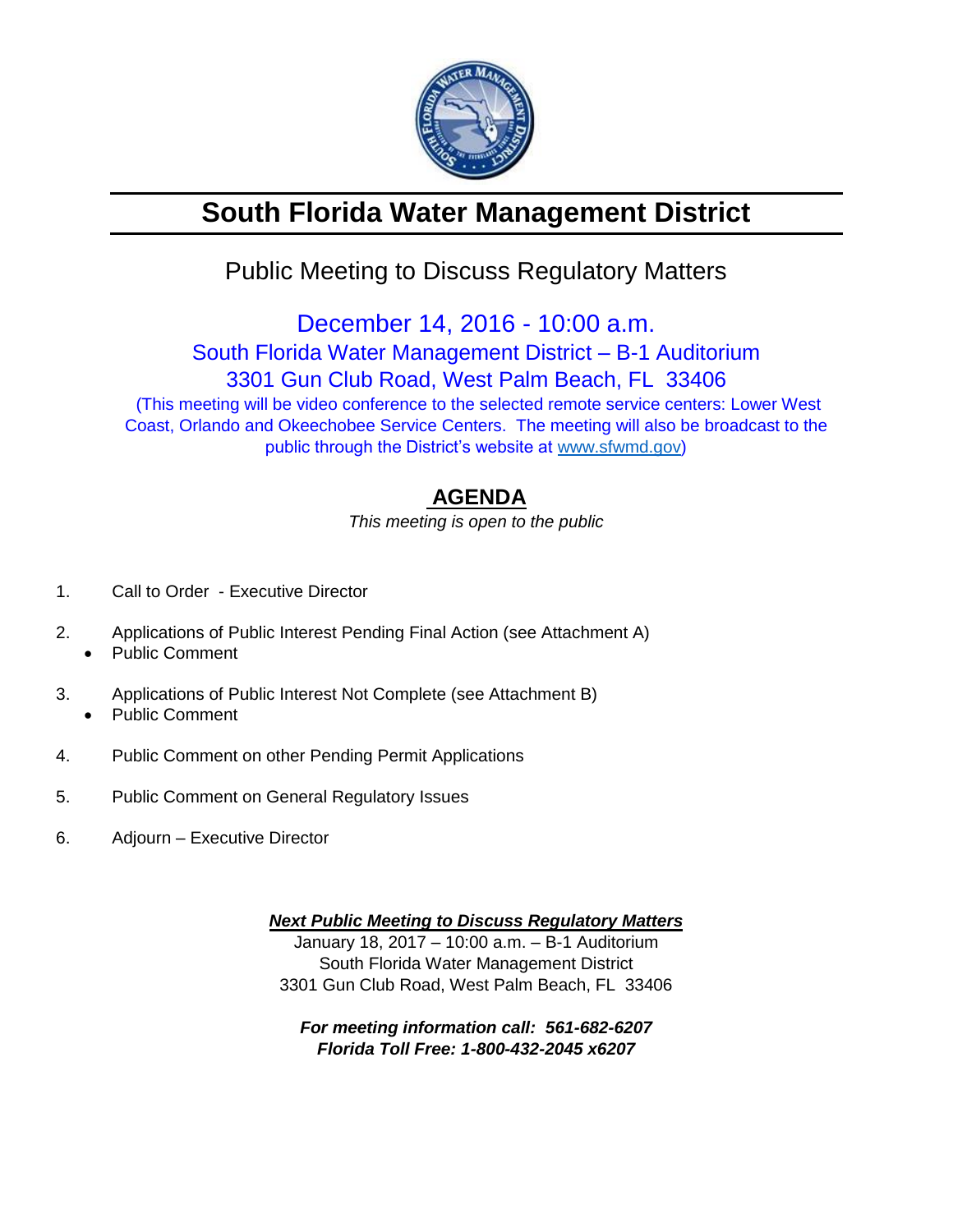**ATTACHMENT A**

#### **Applications of Public Interest PENDING FINAL ACTION Public Meeting to Discuss Regulatory Matters South Florida Water Management District**

Report run on: December 8, 2016

|       | <b>County</b>     | App No /  <br> Permit No | <b>Project Name</b>                                           | <b>Permittee</b>                                                            | <b>Default date</b> | <b>Waiver Exp</b><br>date |
|-------|-------------------|--------------------------|---------------------------------------------------------------|-----------------------------------------------------------------------------|---------------------|---------------------------|
| A-1   | COLLIER           | 150604-14<br>11-03702-P  | <b>PELICAN MARSH EAST</b>                                     | W CI COMMUNITIES LLC                                                        | 03-JAN-2017         |                           |
| $A-2$ | PALM BEACH        | 150410-5<br>50-05422-P   | ACREAGE RELIEVER ROAD / S R 7 EXTENSION                       | <b>PALM BEACH COUNTY</b><br>FLORIDA DEPARTMENT OF TRANSPORTATION            | 27-MAR-2016         |                           |
| $A-3$ | <b>PALM BEACH</b> | 150922-3<br>13-05321-P   | ALL ABOARD FLORIDA NORTH-SOUTH RAIL<br>CORRIDOR SEGMENT D09   | ALL ABOARD FLORIDA OPERATIONS, L.L.C.<br>FLORIDA EAST COAST RAILWAY, L.L.C. | 21-AUG-2016         |                           |
| A-4   | <b>ST LUCIE</b>   | 090107-1<br>56-03461-P   | CROSSTOWN PARKWAY EXTENSION (BRIDGE<br>OVER NORTH FORK S L R) | CITY OF PORT ST. LUCIE                                                      | 08-MAR-2016         |                           |